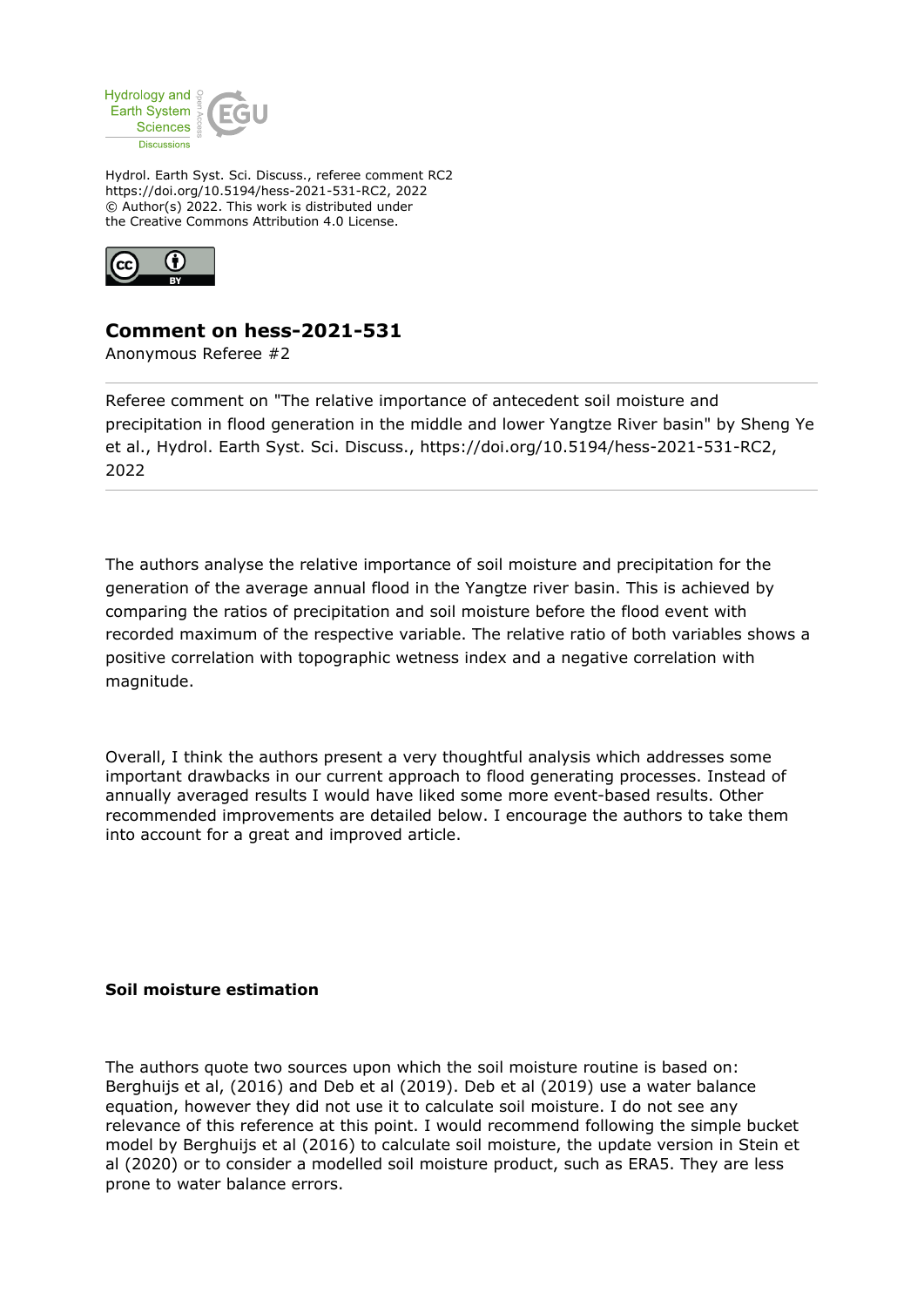## **Normalizing precipitation/soil moisture**

Precipitation has more of an extreme tail than soil moisture. This is due to the fact that soil moisture has an upper limit, e.g. when the soil is completely saturated. Although this is not currently reflected in the equation used for soil storage calculation, this difference should still be taken into account. Another problem with the current normalisation approach is that some catchments in the study period will have experienced more extreme precipitation events than others, simply due to the small time period. If catchment A has experienced a 100-year precipitation event in the observed time period, but catchment B has not, then the values of catchment B will generally be higher than in catchment A. An approach to reduce this uncertainty is to use percentile values as a form of normalisation instead which is more robust (though still not perfect) to this error.

### **Section 4.3.**

Being able to predict average annual flood magnitude for ungauged catchments would be a valuable discovery. This should certainly be explored further in another study. However, since all results are presented at an average and not event scale, I am not convinced that these approaches would work for flood early warning. For that the diversity of flood generating processes (Stein et al, 2020) is too high and the interplay between soil moisture and precipitation too diverse (e.g. Figure 5b, Saffapour et al, 2016). Just because a catchment is dominated by soil moisture, does not mean that an extreme precipitation event will not cause a flood. I would therefore recommend removing the discussion around early warning system and focus on predicting mean annual flood for ungauged catchments.

#### **Minor comments**

L61: Yang et al, 2020 presented an analysis on flood generating mechanisms in China.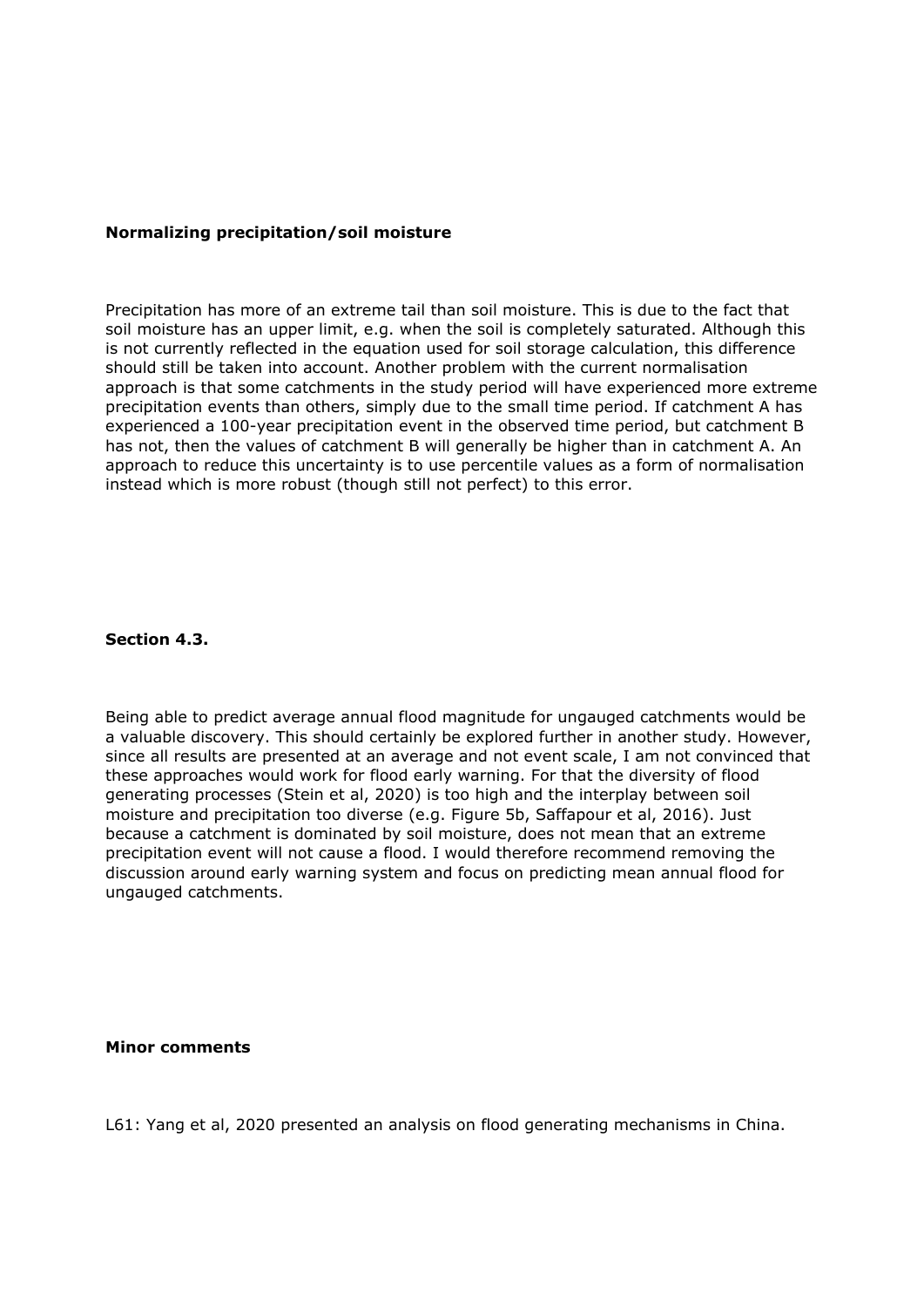L132: "with at least 20 years records from 1970 to 1990 and from 2007 to 2016 were selected". Unclear. Does that mean that some of the stations only have data between 1970 and 1990, while others only have data between 2007 and 2016? These time periods have likely different climatic conditions and the older ones might have since had dams added to their catchment. Please clarify if my understanding is correct. If yes, please discuss the implications for your analysis and add a Figure to the supplement indicating data ranges for the stations.

L190-193: Can be removed since it repeats information from the Introduction.

L200-203, 237-242, 256-266: Please ensure that you are not mixing results and discussion.

L220: There are no red dots on the colour scale in Figure 2. Please clarify.

L308: Can you explain why the fact that smaller watersheds more easily reach saturation supports that they are less soil moisture dominated? They way the results by Sharma et al (2018) are mentioned might confuse some readers otherwise.

L321-322: The correlation between TWI and SPR is much weaker in the regulated watershed. It will most likely not be sufficient for any form of prediction in those catchments.

L333-336: Where are the event scale results presented? It would be most interesting to see event scale results as well. Currently, I do not see any evidence that the results can easily be transferred to event scale.

## **Figures:**

Please try to avoid the use of red and green together when they are the only distinguishing feature. People with colour vision deficiency will not be able to differentiate them. For alternatives, please check Stoelzle & Stein (2021).